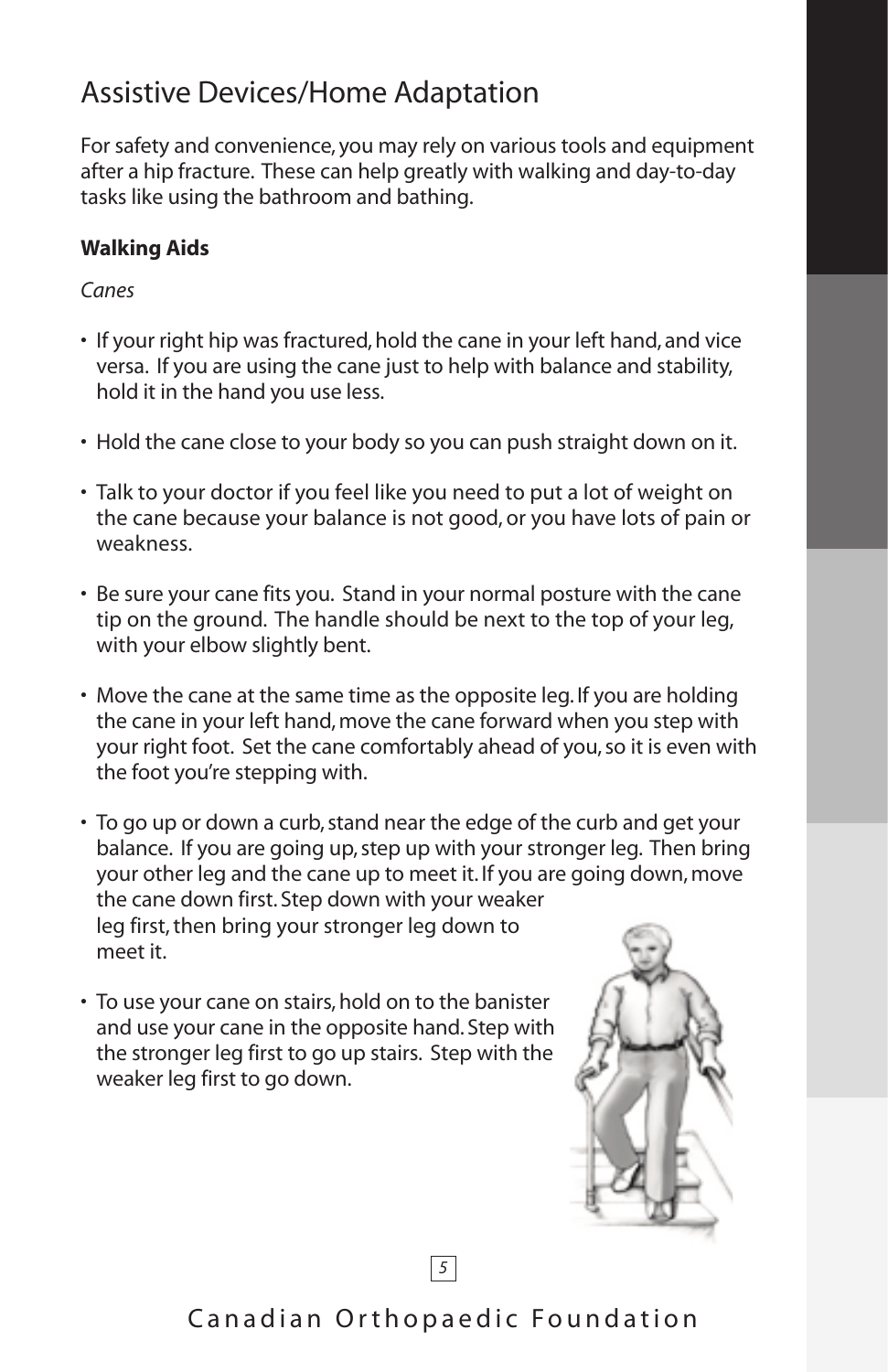### *Walkers*

- A walker with four legs is the most stable walking aid. It's good if you need to keep weight off one leg, your general strength or endurance is down, or your balance is off.
- Be sure your walker fits you. Stand in your normal posture and rest your hands on the walker's hand grips. Your hands should be even with the tops of your legs. Your elbows should be slightly bent.
- Set the walker at arm's length in front of you, with all four legs on the floor. Use the handles for balance as you move your weak or injured leg forward to the middle of the walker.
- To go up or down a curb, stand close to the edge while keeping all four legs of the walker down. When you have your balance, move the walker up or down to the surface. Push straight down on the handles for balance and to take weight off your injured leg. Step up with your stronger leg first. Step down with your weaker leg first.
- To sit, back up until your legs touch the chair. Reach back to feel the seat before you sit. To get up from a chair, push yourself up and grasp the walker's grips.



### *Crutches*

- When you are standing still with your crutches, they should be slightly in front of you. The crutches and your feet should form a triangle.
- Hold the crutches close enough to your body so you can push straight down on them. Do not rest your underarms on the tops of your crutches as you could damage a nerve.
- Be sure your crutches fit. Stand in your normal posture. There should be space for two or three fingers between the top of the crutch and your underarm. When you let your hands hang down, the hand grips should be at your wrists. When you put your hands on the hand grips, your elbows should be slightly bent.

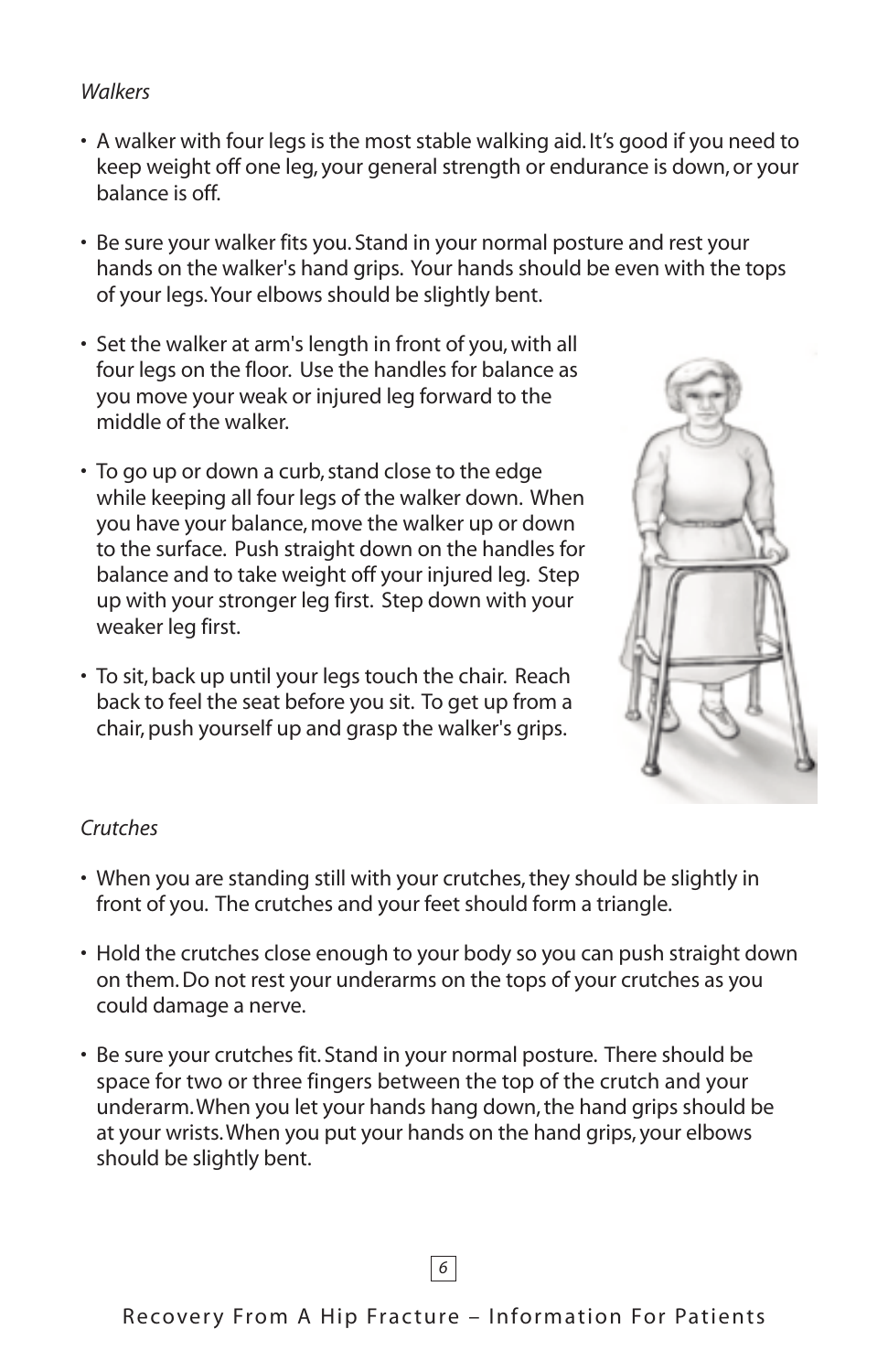- To walk, set the crutches at arm's length in front of you. Don't lean forward. If you can put weight on a leg, move it forward, almost even with the crutches. Push straight down on the handles as you bring your good leg up, so it is even with the injured leg. Keep all the weight on your hands and not on your underarms.
- If you need to keep all the weight off the injured leg, move your crutches forward. Push down on the hand grips and swing your strong leg forward. When you're stronger and your balance is good, you can take a bigger step.
- At a curb, get your balance. Step up with your stronger leg first. Bring the crutches and your weaker or injured leg up to meet it. To step down, move the crutches down first. Step down with your weaker leg. Bring your stronger leg down to meet it. Push straight down on the crutches for balance and to take weight off your injured leg.
- On stairs, hold the banister with one hand. Put both crutches together in the other hand. If you don't think the banister is sturdy enough, or there's no banister, use the crutches normally. If you are going up, step up with your stronger leg first. Bring the crutches and your weaker or injured leg up to meet it. If you are going down, move the crutches down first. Step down with your weaker leg first. Bring your stronger leg down to meet it.



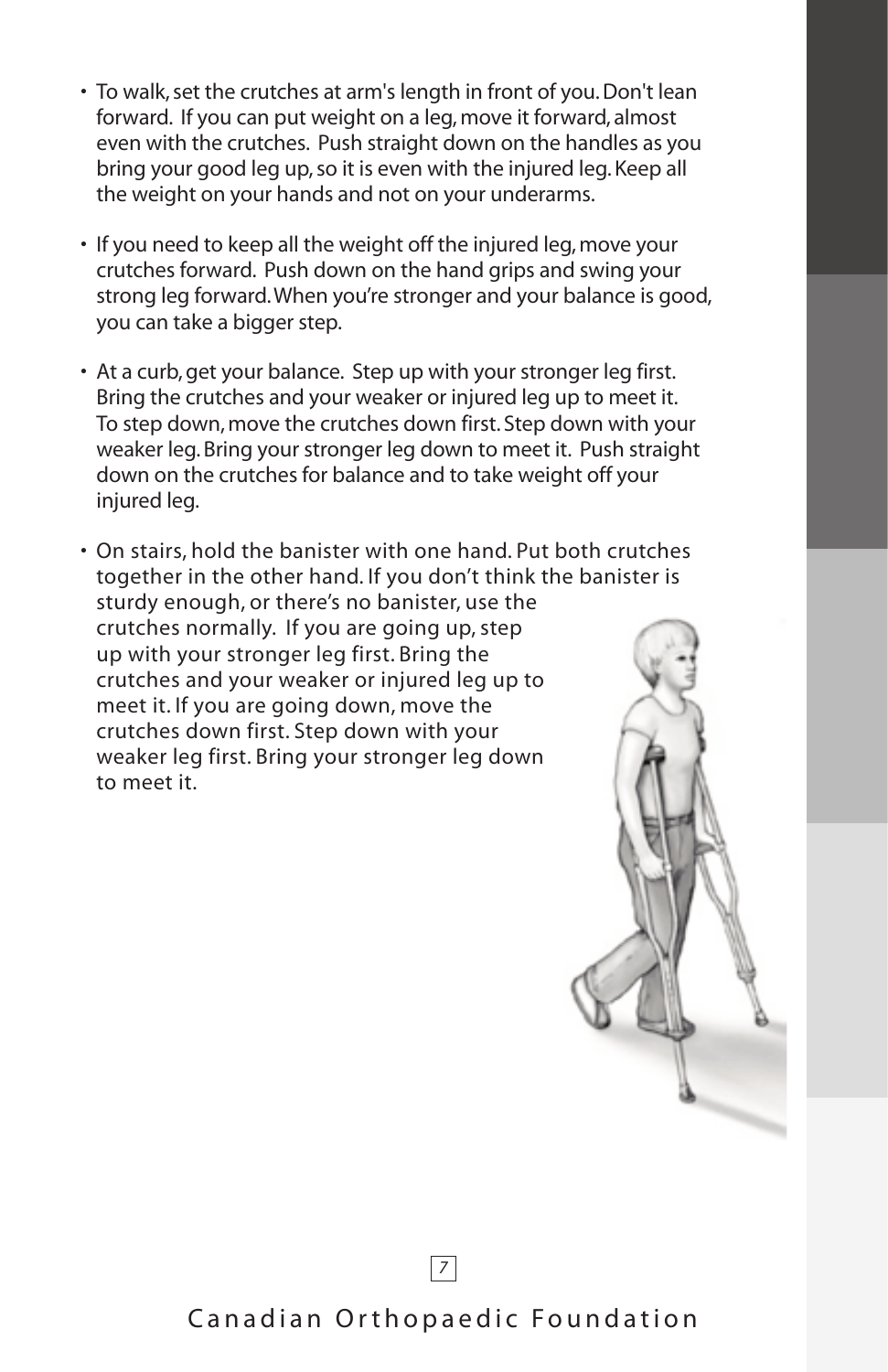### **Bathroom Aids**

### *Grab bars*

- Grab bars attach to a wall in your tub or shower. They're made of stainless steel, aluminum or plastic. They come in a variety of shapes, sizes and colours.
- Choose a grab bar with a textured, non-slip surface as it offers a better grip when the bar is wet. Wrap your hand around the different sizes to find the one that fits you best.



- Most people need two grab bars. One goes vertically along the faucet wall of the tub. That's what you hold when you turn the water on and off, and step over the side. A second goes horizontally along the back wall, which helps you get up after sitting in the tub.
- Screw grab bars into the wall studs so that they can safely take your weight.

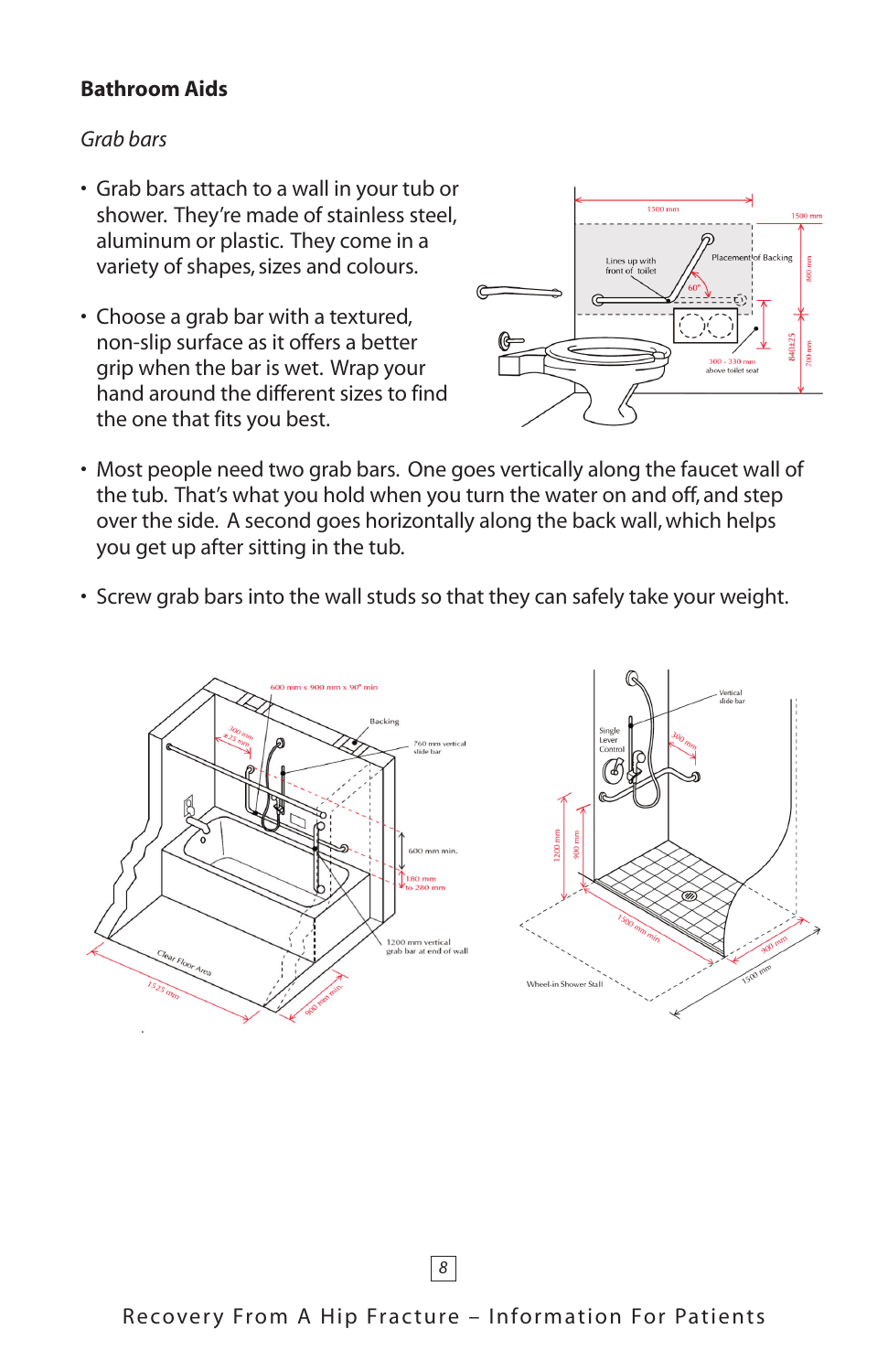### *Bath or shower seat*

- A bath or shower seat is useful if it's difficult to get down to sit on the bottom of the tub, or if you get weak or dizzy in the shower. These seats are also called chairs, benches or stools.
- Look for a bath seat with adjustable legs and non-skid rubber tips. A seat with a backrest may be more comfortable.
- You'll need a hand-held shower spray. Some seats have a built-in holder for a shower spray.
- A bath seat can generally be used in both bathtubs and shower stalls. Some types may be designed for one or the other.

### *Tub transfer bench*

- A transfer bench can help you get into a shower/tub without climbing over the edge. The bench legs on one side fit over the rim of the tub. The legs on the other side sit inside the tub. The bench allows you to safely slide over the tub rim and lift your legs in.
- Look for a bench with adjustable legs and non-skid rubber tips on the feet.





• A raised toilet seat fits on existing toilets. This adds height, making it easier to sit and stand.





## Canadian Orthopaedic Foundation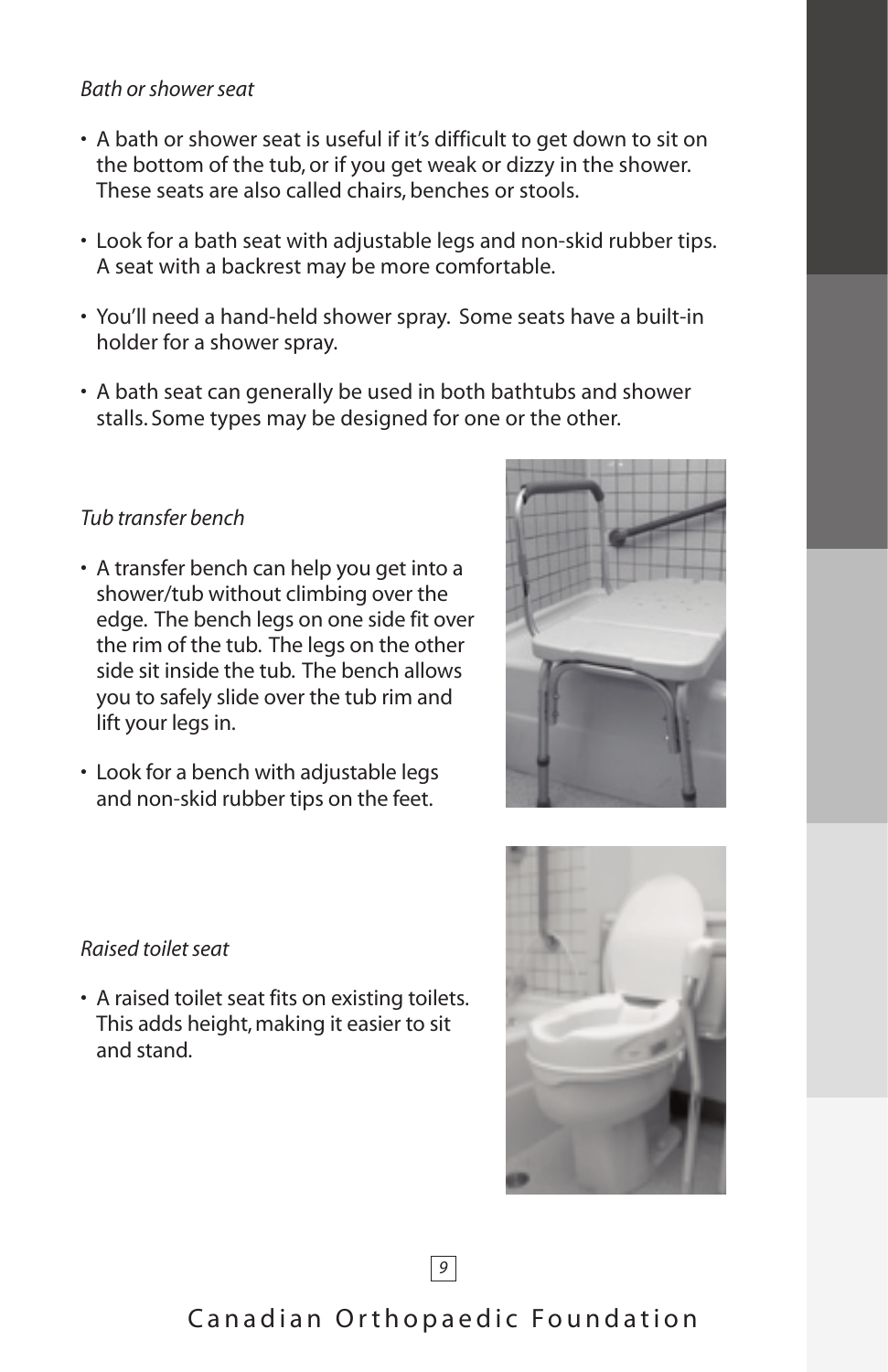### **Other Common Devices**

### *Long-handled reacher*

• In a chair or at the edge of your bed, use a reacher to place clothing at the foot of the leg that had the fracture. Slide the clothing over that leg. Pull it up to knee level, then dress your good leg.



### *Sock aid*

- Slip your sock over the sock aid. The heel of the sock should be against the hard plastic side of the sock aid. Place talcum powder inside the sock aid so your foot can slide easier.
- Drop the sock aid to the floor. Slide your foot inside while pulling on the strap. Use your reacher or long-handled shoehorn to adjust or remove your socks.

### *Long-handled shoehorn*

- Putting on a shoe: Use a reacher to hold the top part of your shoe. Slide your foot in while using the shoehorn at the heel. Do not twist your foot while putting on your shoe.
- Taking off a shoe: Use the end of your reacher to push your shoes off.

### *Hip protectors*

• Hip protectors are underwear-type garments with pockets containing hard or soft pads. Basically, they act as shock absorbers. They are good for people who may be vulnerable to injuries if they fall (e.g. because of osteoarthritis), or for those who fear falling.